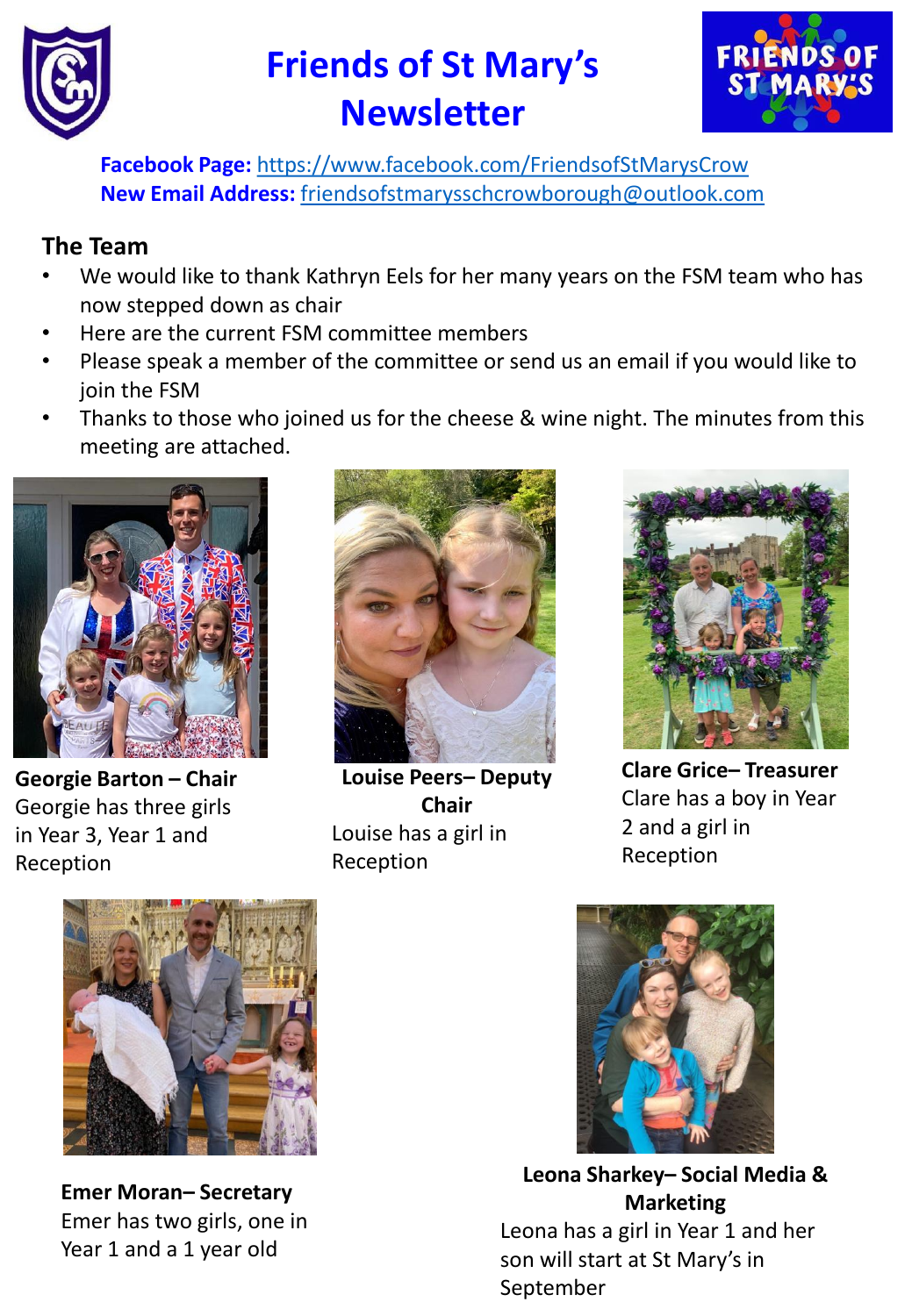



We have lots of events coming over the next few weeks Don't forget that the profits from every event go directly to the school

## **Bags2Schools**



We have another Bag2School collection on 16th June. Please drop your donations off on Wednesday 15th. Ask your friends and neighbours if they have anything they can donate. The school receives money on the weight of the items, so the heavier the better!

Bags can be collected from the office if needed

We accept the following 'good quality' items for RE-USE:

- Men's, Ladies' and Children's clothing
- Paired shoes (tied together or elastic band around)
- Handbags
- Hats
- Bags
- Scarves and ties
- Jewellery
- **Lingerie**
- **Socks**
- Belts
- Soft toys
- Household linen
- Household curtains
- Household towels
- Household bedding (bed sheets, pillow cases and duvet covers)

## **Colour Run**

Thanks to all those who collected sponsorship for the colour run. Through sponsorship alone we raised well over £1000 which is fantastic  $\odot$ Congratulations to the Barton girls who won the prize for the family who collected the most sponsorship money But its not too late if you still have any sponsorship money to hand in!

We DO NOT accept:

- Duvets and blankets
- Pillows and cushions
- Carpets, rugs and mats (including bath, shower and toilet mats)
- Soiled, painted, ripped or wet clothing
- School uniforms with and without logo
- Corporate clothing and workwear
- Textile off cuts, yarns or threaded material

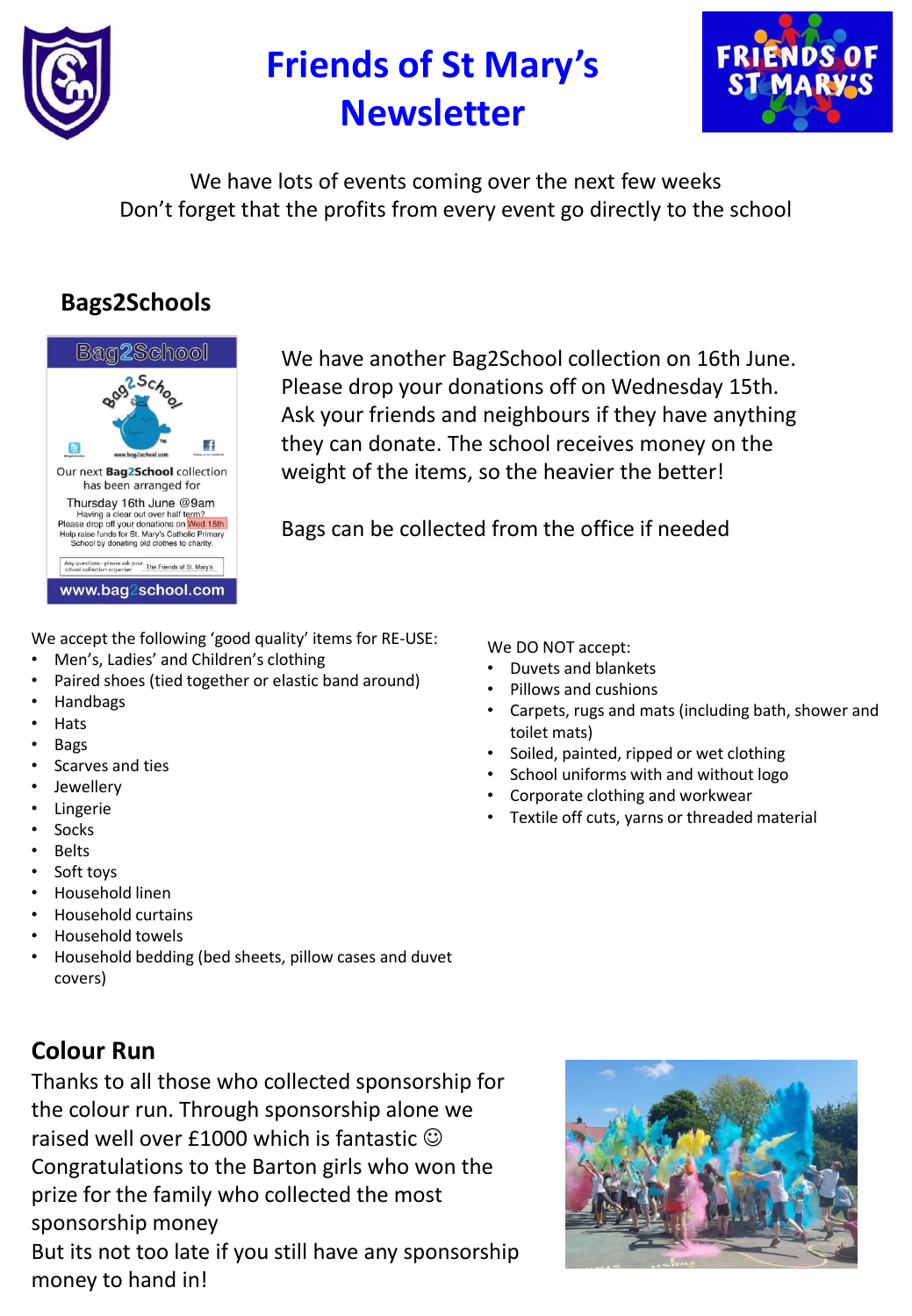



## **Father's Day Sale**



There will be a Father's Day sale at school on Friday 17th June where gifts can be bought for £2 per gift. Each child can buy up to 3 gifts for dads, uncles, even grandfathers! There are gifts available that don't say 'Father' or 'Dad' too.

Please make sure your child keeps their money on their school bag and does not hand the money into the office!

If you would prefer your child not to buy a gift please talk to your child and/or the class teacher so we don't have any upset children on the day!

# **Donate by Shopping!**

There are two easy ways you can donate money to the school simply by shopping online!

# Smile amazon.co.uk

Simply sign up on [smile.amazon.co.uk](https://l.facebook.com/l.php?u=https://smile.amazon.co.uk/?fbclid%3DIwAR1-au1wllZhDqUIvaI2uHKUEAZbqfcJ9cJq8KCYaRQTUBCjY9hl_MG5xiM&h=AT1g3nVmzNzOv3c0J00_spk6KlL5F5rYMY6cUVtE4fTKc-GE_l0XRLX8-yA83CAbdSayV-0qkSrlYzifHQee1F0sQFsUmpcZ47If4Qwut1SZmxm9utEchjqAWQ7vkl_qPg&__tn__=-UK-R&c[0]=AT2RKGBgi28IYHzAObjkaQrQsxir_MNLCjmqjc0TQkVOSnjZyQPmF0f46AOqfTrKC1ZVFHhibM0W6L2aqZJUKmHI30-nQYV_AqSMUPMQHJiubrPyILGXh5UfdnWWGrXwAX2hyVTh5ePOxGHFAZJ_B0ibtg) or on the App and add us as your preferred charity - **Friends Of St Mary'S School Crowborough** (Please copy and paste our name so you get the right organisation) The more people that join, the more we raise money at NO extra cost to you. Please spread the word

[https://www.easyfundraising.org.uk/.../stmaryscrowboro](https://l.facebook.com/l.php?u=https://www.easyfundraising.org.uk/causes/stmaryscrowborough/?fbclid%3DIwAR3i7ORDCsKnDUTu1uq9ZdmPtODudi7iSop_UasWwY9kHRaea4rX2nbAZ4M&h=AT1JbRDLVkLY6dFYrUbyzQkLWogzL1-q4r8o3_nuu7oPjVJBA7d1MP__GnZK3RWjAFS2MiwsvK3LzMOyCufwbJ5Q2BYRMIYu2gCpXXinJORrKVrhRXRmKG2OA_e1E51suA&__tn__=-UK-R&c[0]=AT1m-fUe319Ee8KC-i69A-YeKFC-UKPzWO-nRYW4AYDTQ3soiSA_CPtOn0hDcDSLG4zMokAO3H2iqLlL5u4-yYL2Qk3zLK5WRAuipurIqG06XK6uUVAerwZOfZPFtdFi0o6Zwix-kTmYa4gsaCpKkkd8_g) ugh/

Shop through the [#easyfundraising](https://www.facebook.com/hashtag/easyfundraising?__eep__=6&__cft__[0]=AZX0Nt21uy6o39fLnEfNn85efCuidT4sF_I1V8z9z8YOMzUeiTEow72zCEg6TAxFw4yUKe1hDkW4iCea03FFW5BEZxb-WarPkcdchQSMXPy5CqZeroO4iiarw_DIM-vcphk&__tn__=*NK-R) App.

Simply open the App, find the retailer you want to shop with and then shop as usual. They'll donate to Friends of St Mary's School when you make a purchase at no extra cost to you! 4,000 shops and sites will donate to us in this way, so you can help us out no matter what you're buying!